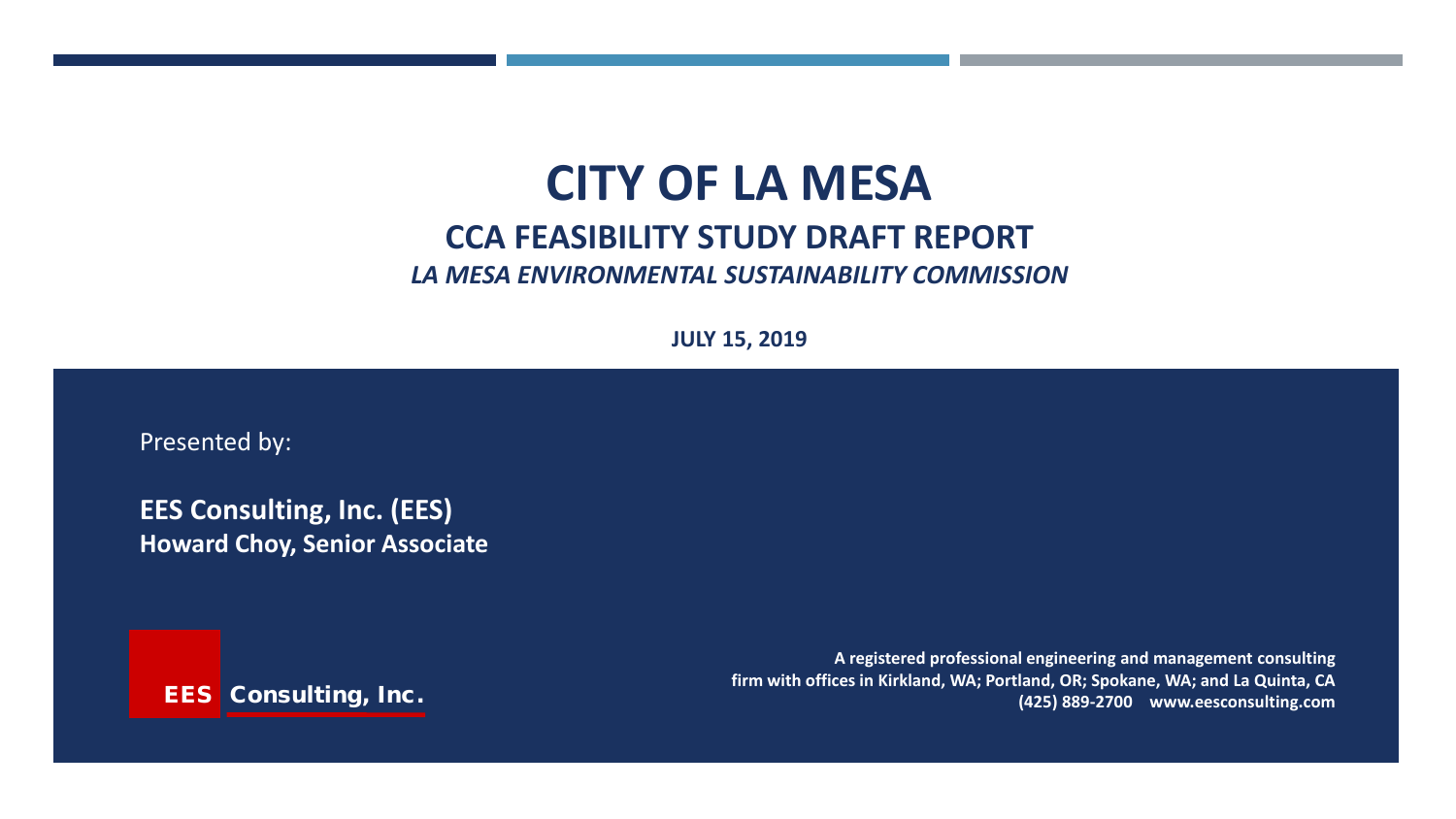# **CCA FEASIBILITY STUDY TIMELINE**

- **Council Requests CCA Feasibility Study – March 2018**
- **Council Approves Cost Share Agreement with Chula Vista – January 2019**
- **SDG&E Data Provided – April 2019**
- **Draft Report – July 1st**
- **Sustainability Commission – July 15th**
- **Draft Study to City Council – July 23rd**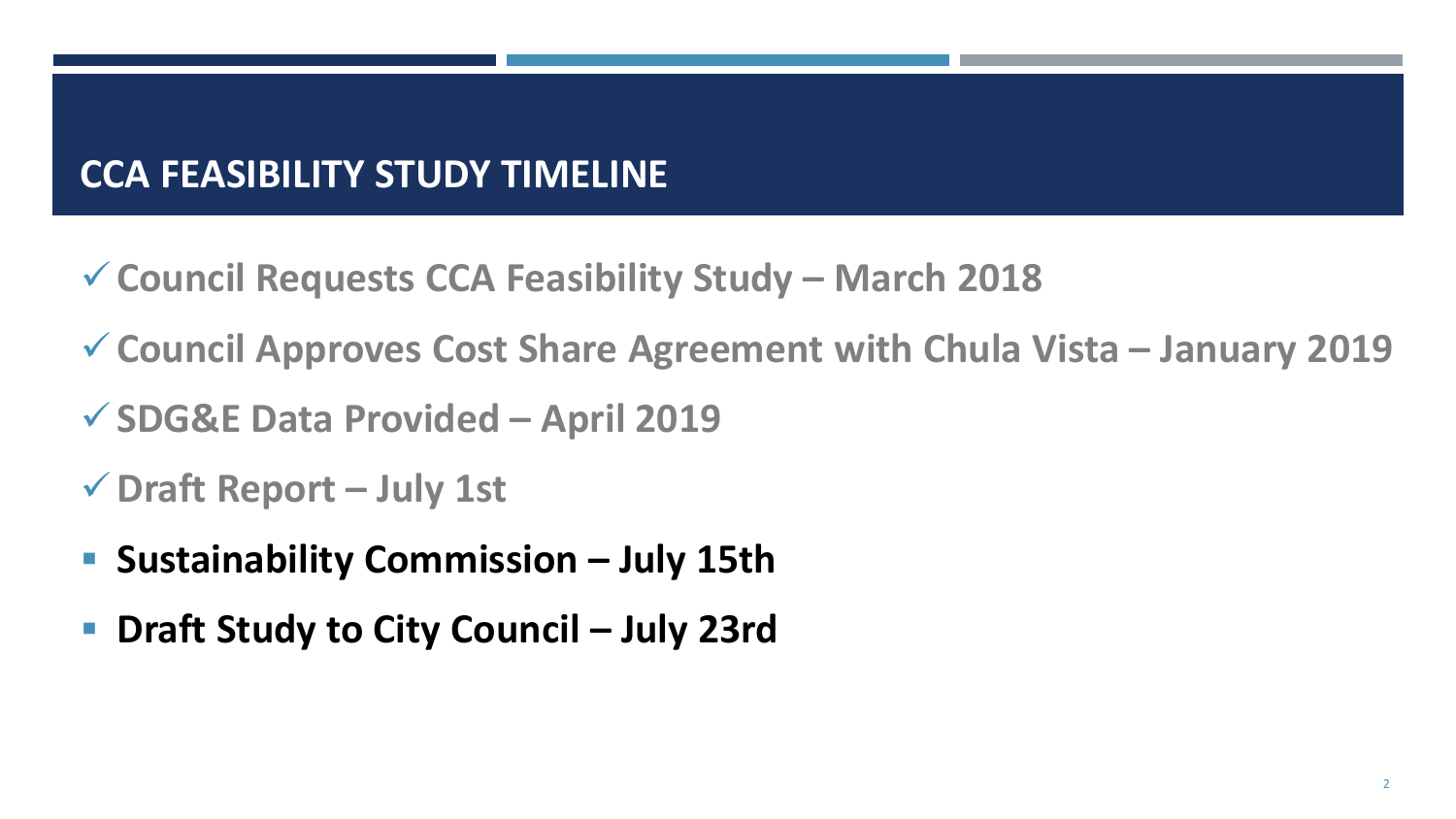#### **AGENDA**

- CCA Load Study and Size Comparison
- Rate Comparison **CCA vs SDG&E**
- **Risks**
- **Governance Options**
- **Next Steps**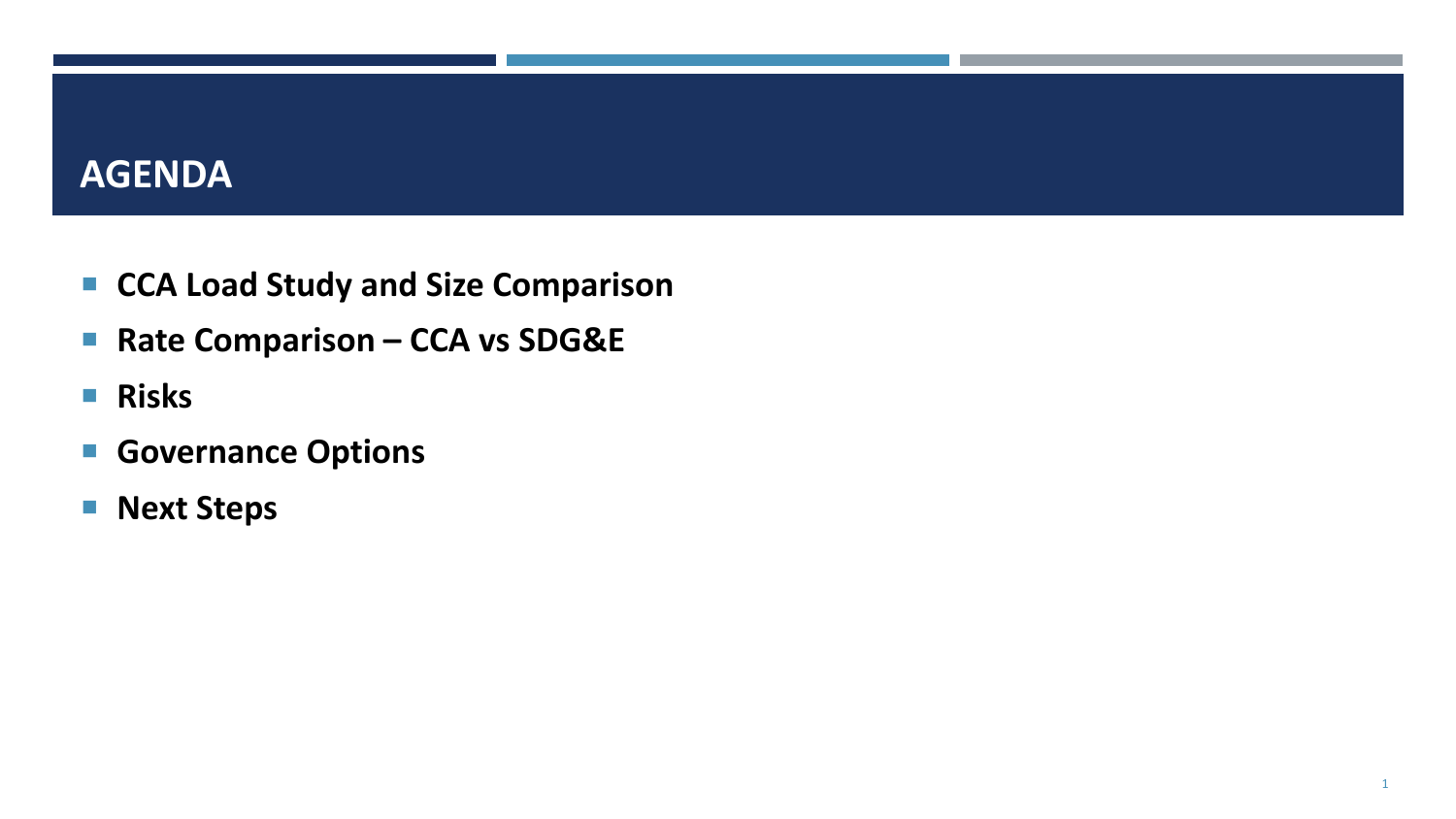# **WHAT IS COMMUNITY CHOICE AGGREGATION?**

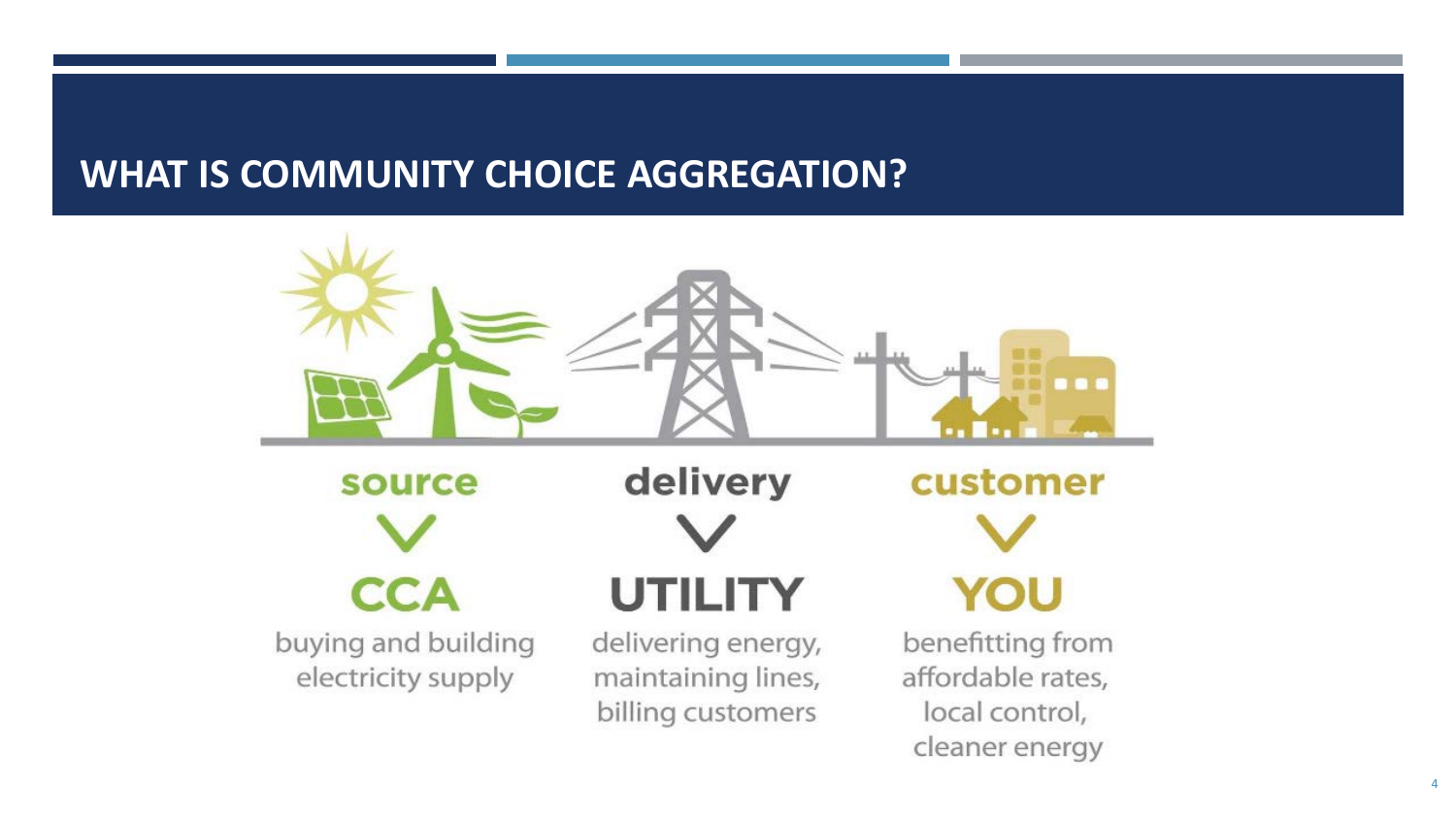#### **CALIFORNIA CCA ACTIVITY**

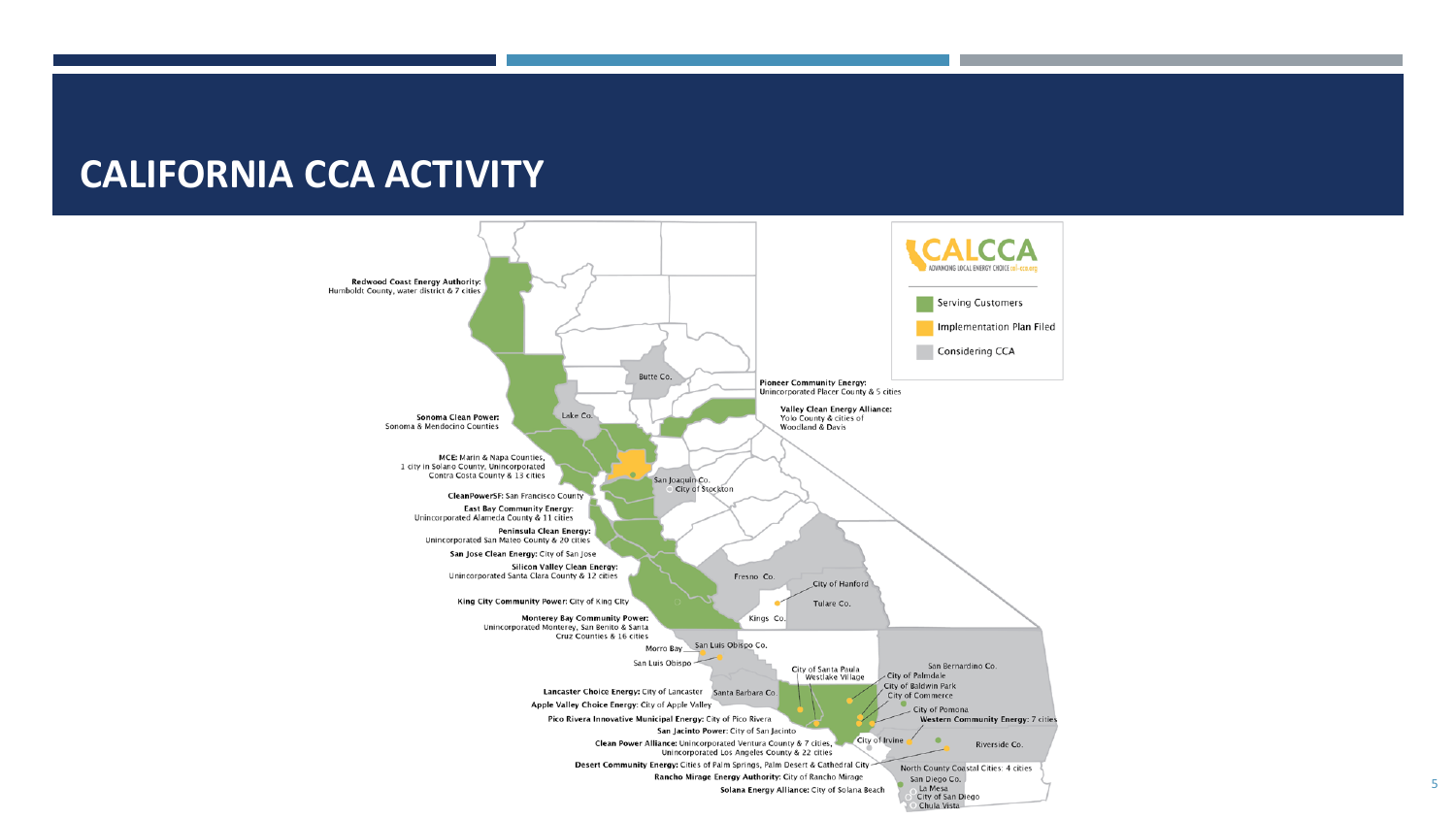# **STUDY GOALS**

- Assess whether CCA program can offer electricity rates comparable to or lower than those of SDG&E
- Assess whether CCA program can achieve Climate Action Plan Goals

Reduce greenhouse gas emissions by 53% by 2035

100% renewable electricity by 2035

- **Provide options for CCA structure and management**
- Evaluate risks and benefits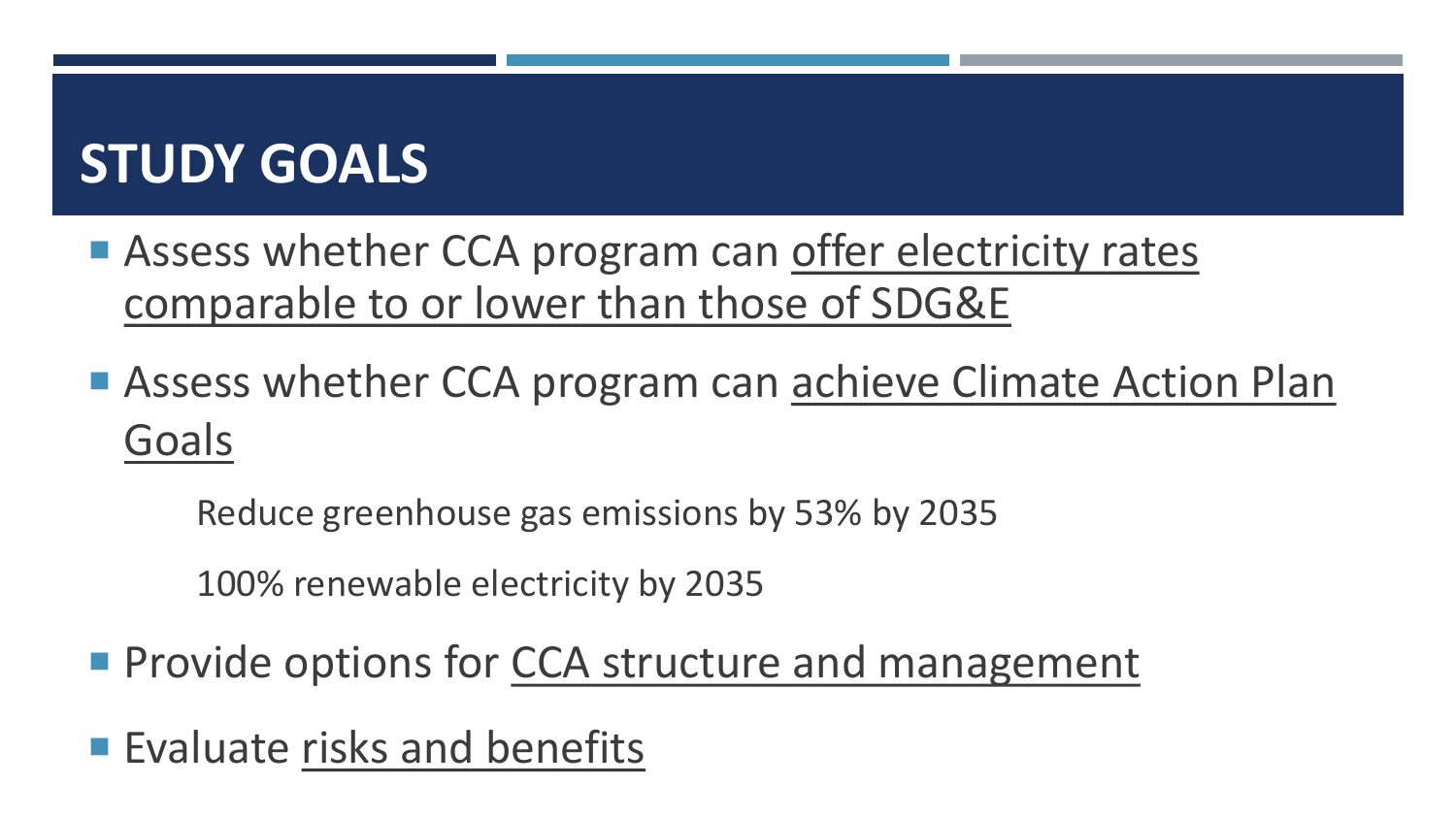### **LOAD STUDY & FORECAST FOR 3 PARTNER CITIES**



3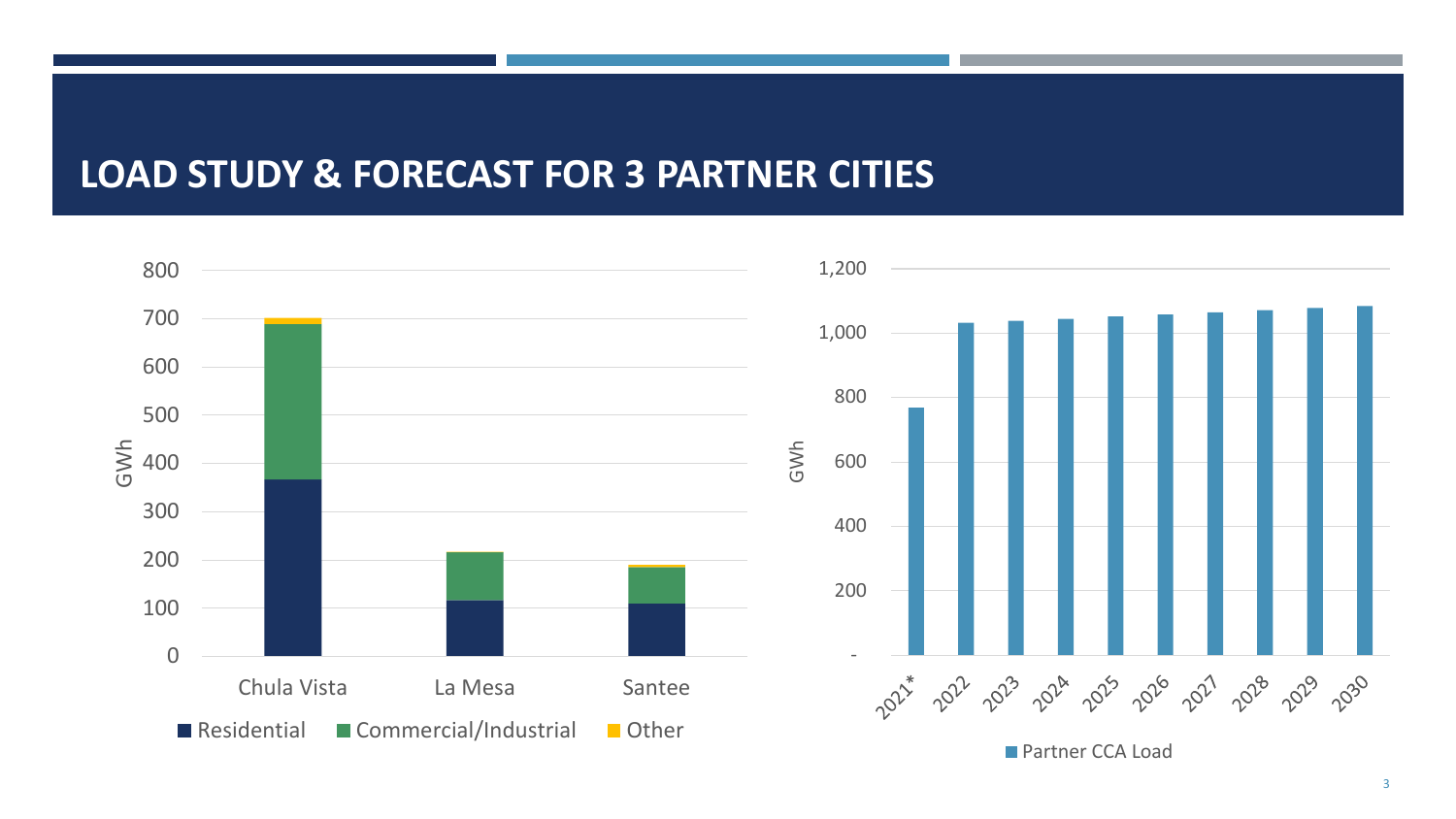# **CCA SIZE COMPARISON**

| <b>CCA</b>                                         | <b>Customer Accounts</b> | <b>Annual Load 2018 (GWh)</b> |
|----------------------------------------------------|--------------------------|-------------------------------|
| <b>Solana Energy Alliance</b>                      | 7,300                    | 65                            |
| Lancaster Choice Energy                            | 50,000                   | 600                           |
| <b>Redwood Coast Energy Authority</b>              | 62,000                   | 699                           |
| Chula Vista, La Mesa, Santee                       | 140,000                  | 1,057                         |
| Encinitas, Oceanside, Carlsbad, Del Mar            | 147,000                  | 1,561                         |
| <b>San Diego County (Unincorporated)</b>           | 187,700                  | 1,940                         |
| <b>CleanPower SF</b>                               | 110,000                  | 2,600                         |
| San Jose Clean Energy                              | 332,500                  | 3,286                         |
| <b>Marin Clean Energy</b>                          | 470,000                  | 5,275                         |
| <b>City Of San Diego</b>                           | 525,000                  | 6,000                         |
| <b>Clean Power Alliance of Southern California</b> | 972,500                  | 10,295                        |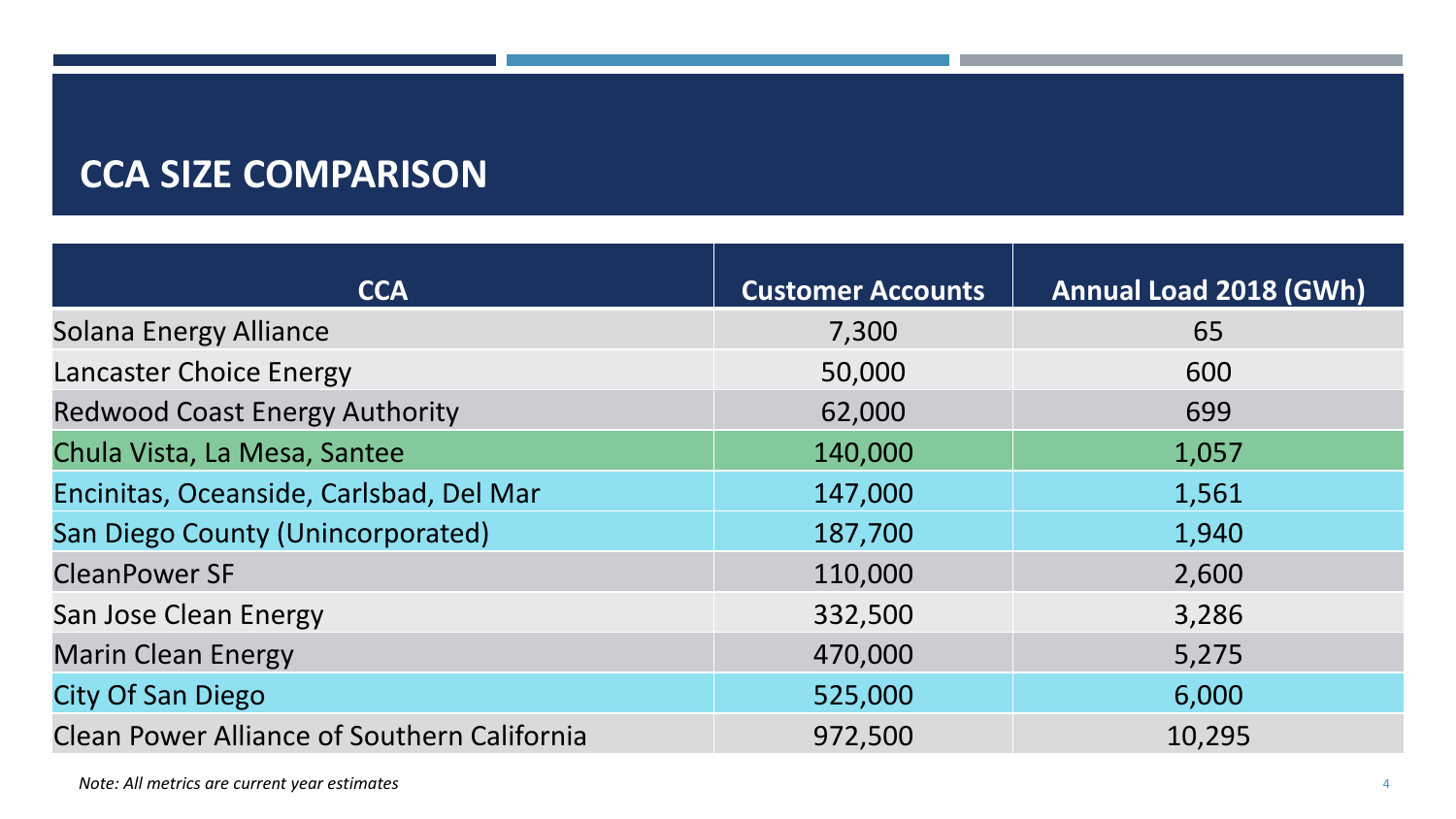## **STUDY CONSTRUCT**

- **3-City Partner Joint Powers Authority (JPA)**
- **4 Power Supply Portfolios Evaluated**



<sup>1</sup>Renewable includes only RPS eligible resources. All eligible renewable resources are greenhouse gas free in this study.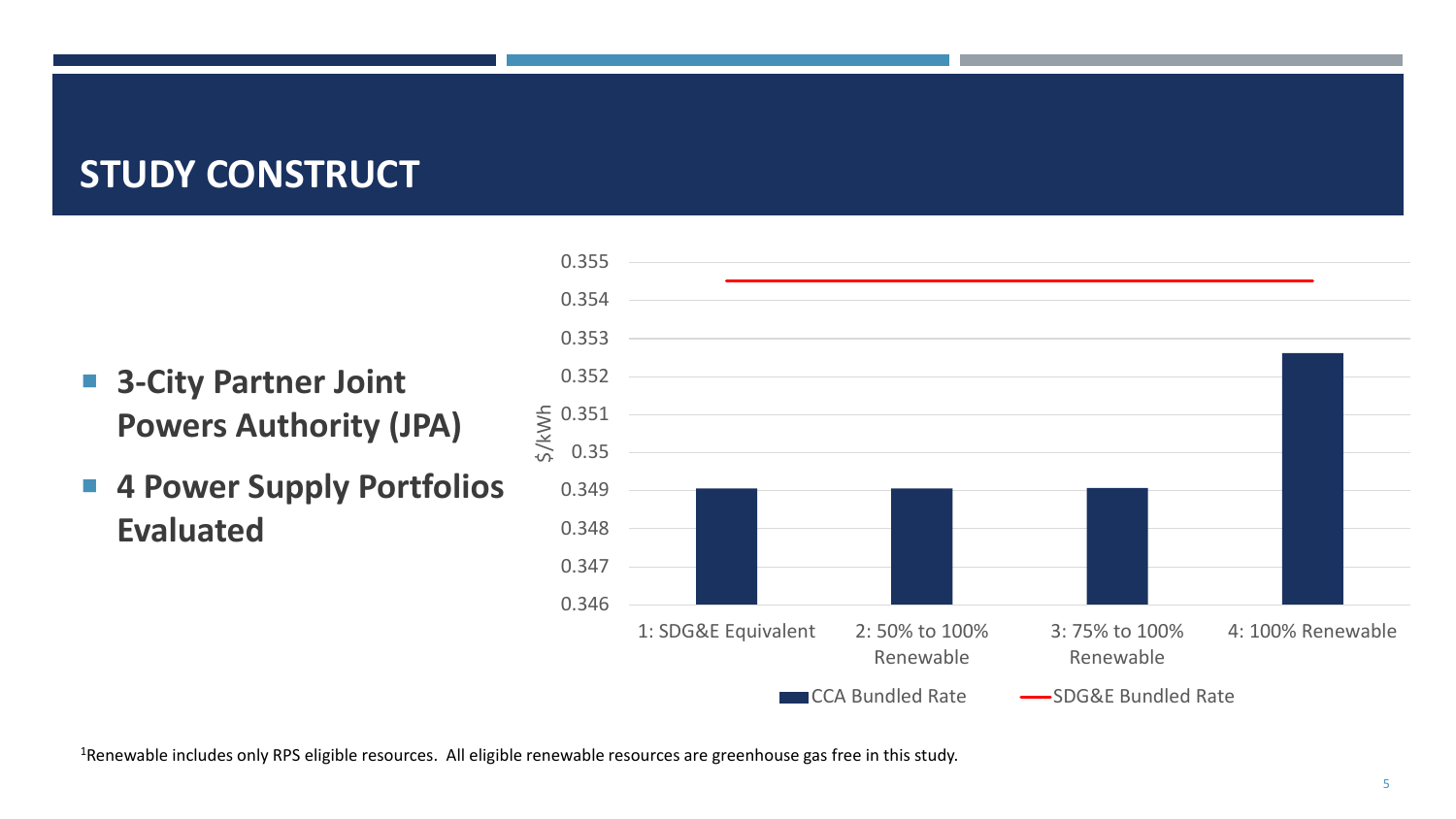## **WHAT MAKES UP THE ESTIMATED CCA RATE?**

#### **CCA Residential Rate Includes:**

- **SDG&E Transmission and Delivery (68%)**
- **PCIA "Exit Fee" (9%)**
- **CCA Energy Cost (23%)**



#### 2021 Estimated CCA Rate, Bundled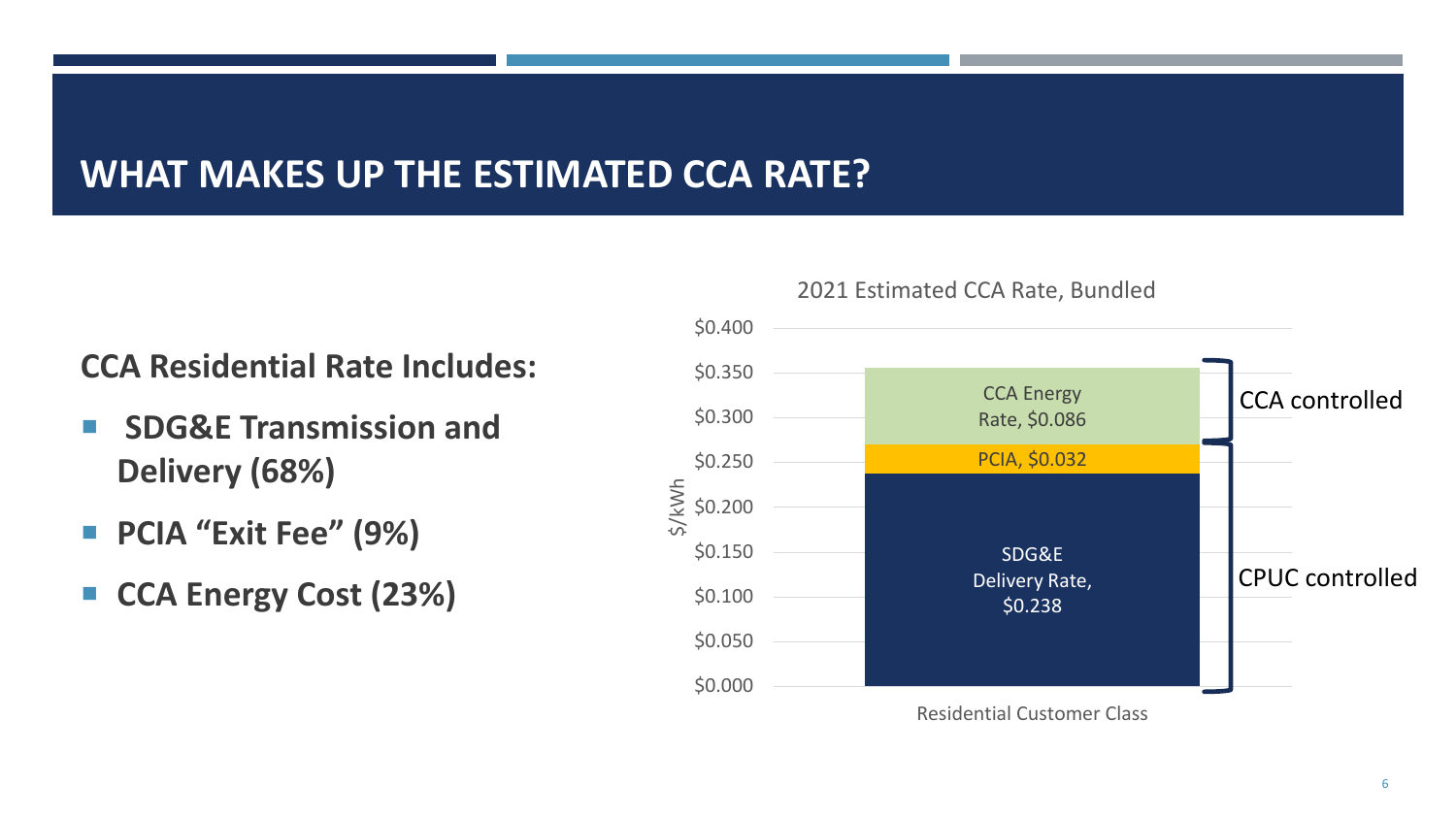## **CCA CUSTOMER COSTS VS. SDG&E: ENERGY ONLY**

- **Power Supply Scenario 2:** 50% Renewable in 2021 to 100% Renewable by 2035
- **2% Rate Discount**

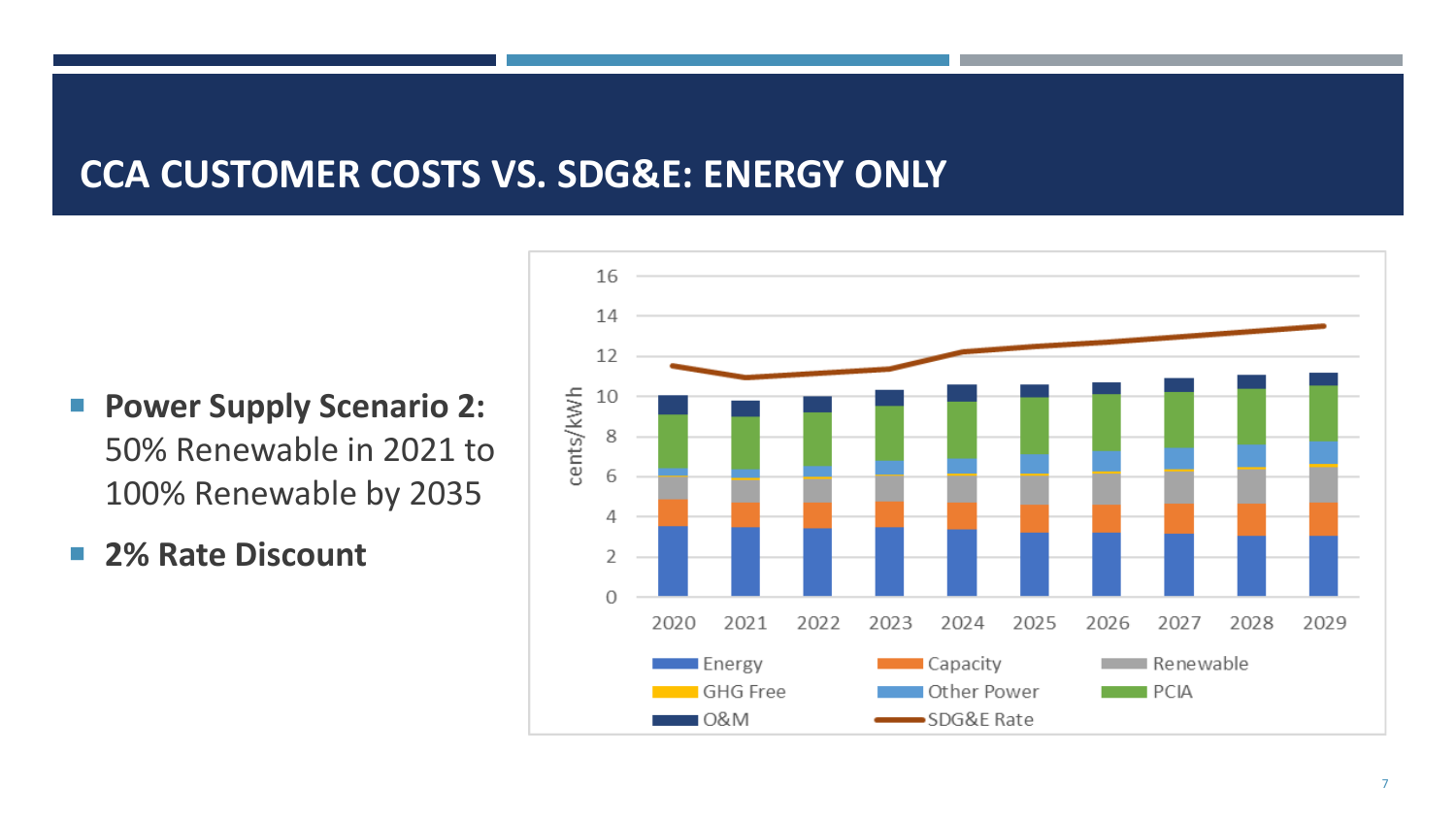#### **RISKS: BUNDLED RATE COMPARISON**

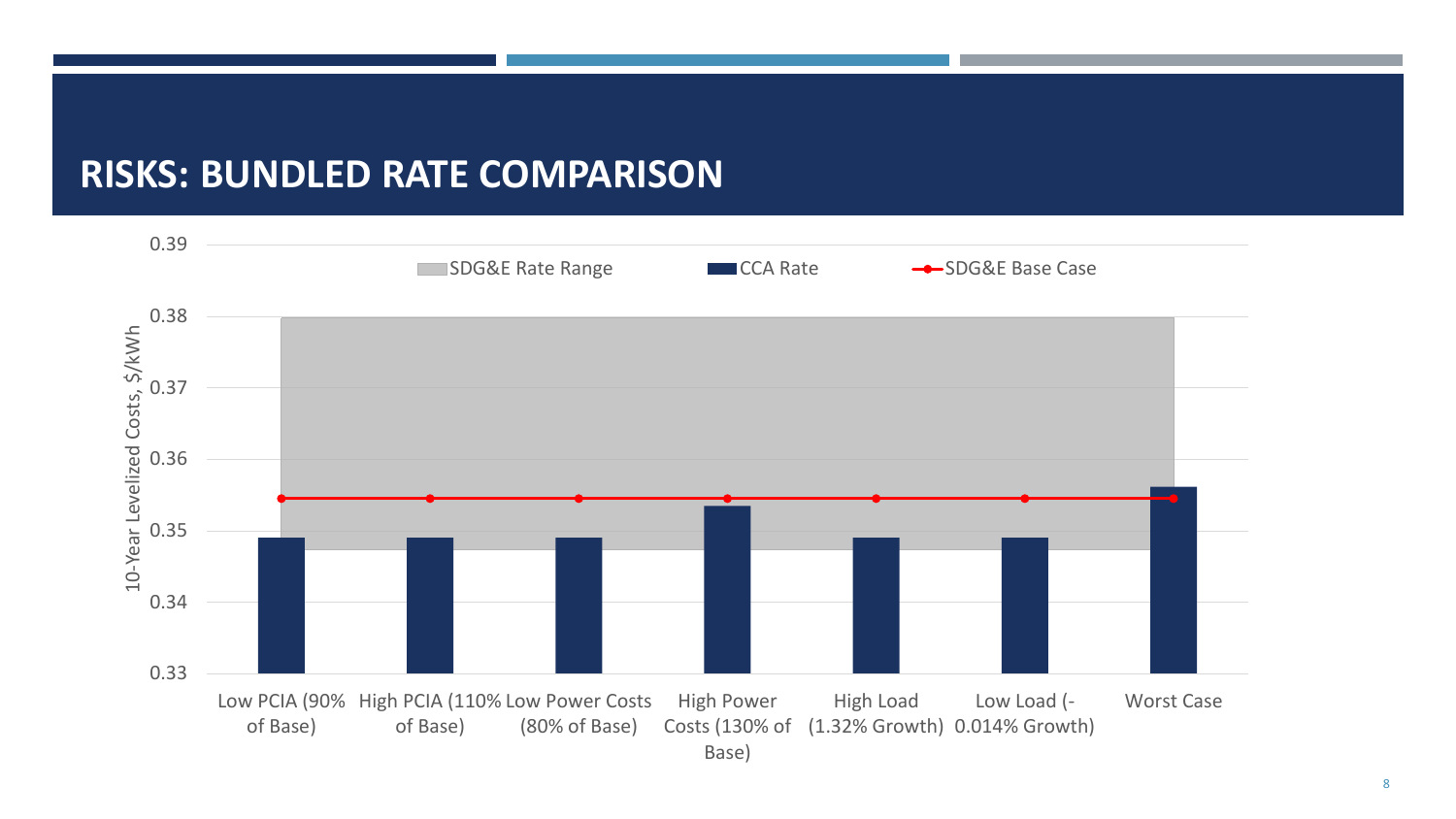| <b>MESA</b>                                                                                                                                                                                                                                                                                                                                                        |
|--------------------------------------------------------------------------------------------------------------------------------------------------------------------------------------------------------------------------------------------------------------------------------------------------------------------------------------------------------------------|
| <b>NE CITY OF</b><br>EXECHULA VISTA<br><b>CITY OF</b><br><b>LAMESA</b>                                                                                                                                                                                                                                                                                             |
| The City of <b>SAN DIEGO</b><br>$\mathbb{R}$ $\mathbb{R}$ $\mathbb{R}$ $\mathbb{R}$ $\mathbb{R}$ $\mathbb{R}$ $\mathbb{R}$ $\mathbb{R}$ $\mathbb{R}$ $\mathbb{R}$ $\mathbb{R}$ $\mathbb{R}$ $\mathbb{R}$ $\mathbb{R}$ $\mathbb{R}$ $\mathbb{R}$ $\mathbb{R}$ $\mathbb{R}$ $\mathbb{R}$ $\mathbb{R}$ $\mathbb{R}$ $\mathbb{R}$ $\mathbb{R}$ $\mathbb{R}$ $\mathbb{$ |
| CalGhoice<br><b>ELAMESA</b>                                                                                                                                                                                                                                                                                                                                        |
| <b>SOLANAENERGYALLIANCE</b><br>10                                                                                                                                                                                                                                                                                                                                  |
|                                                                                                                                                                                                                                                                                                                                                                    |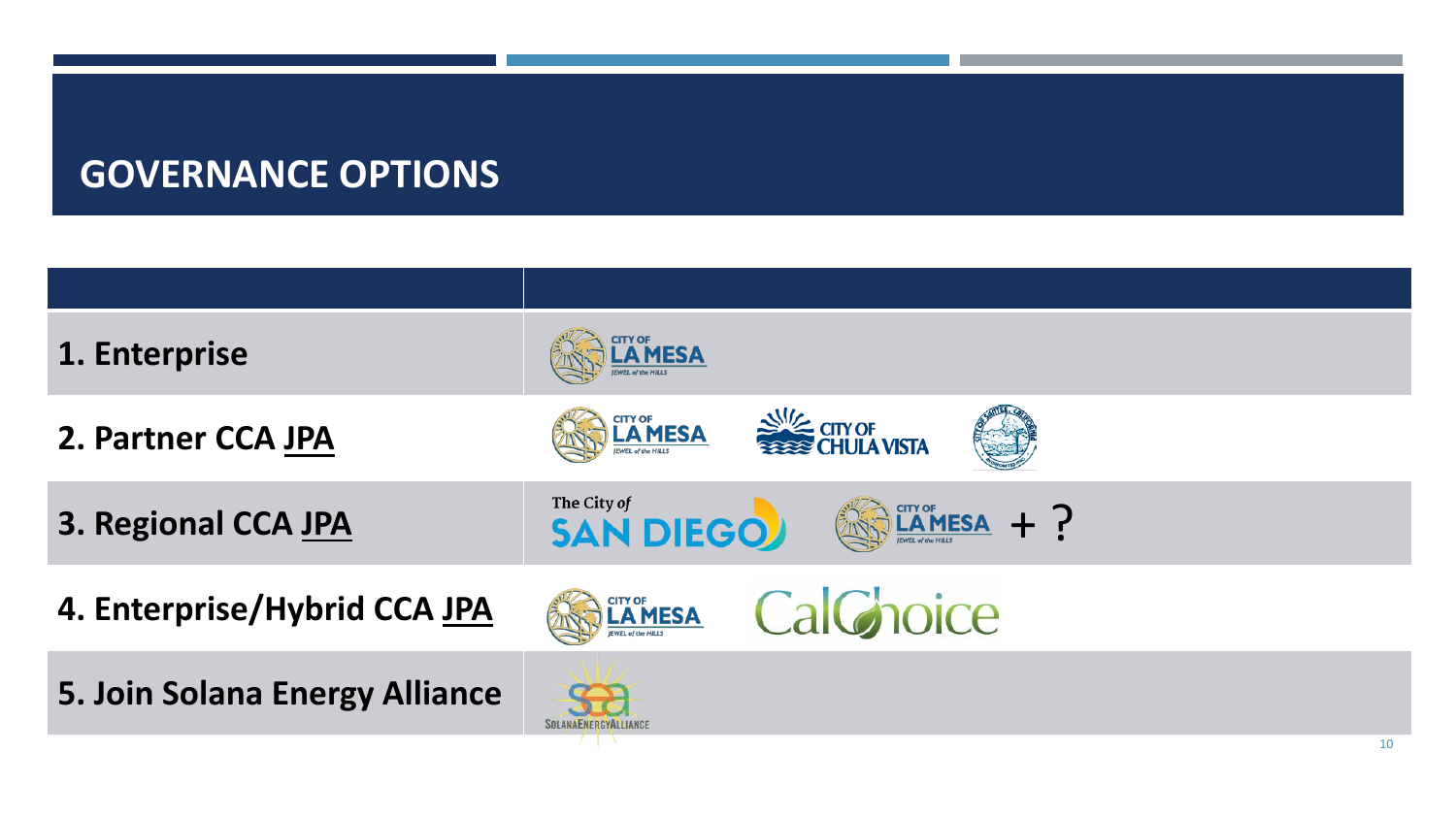# **LA MESA– ENTERPRISE CCA RESULTS**

- **Power Supply Scenario 2: 50% Renewable in 2021 to 100% Renewable by 2035**
- 1% Rate Discount
- $\blacksquare$  **\$4 Million in Working Capital**



#### La Mesa Forecast Annual Load 2022: 206 GWh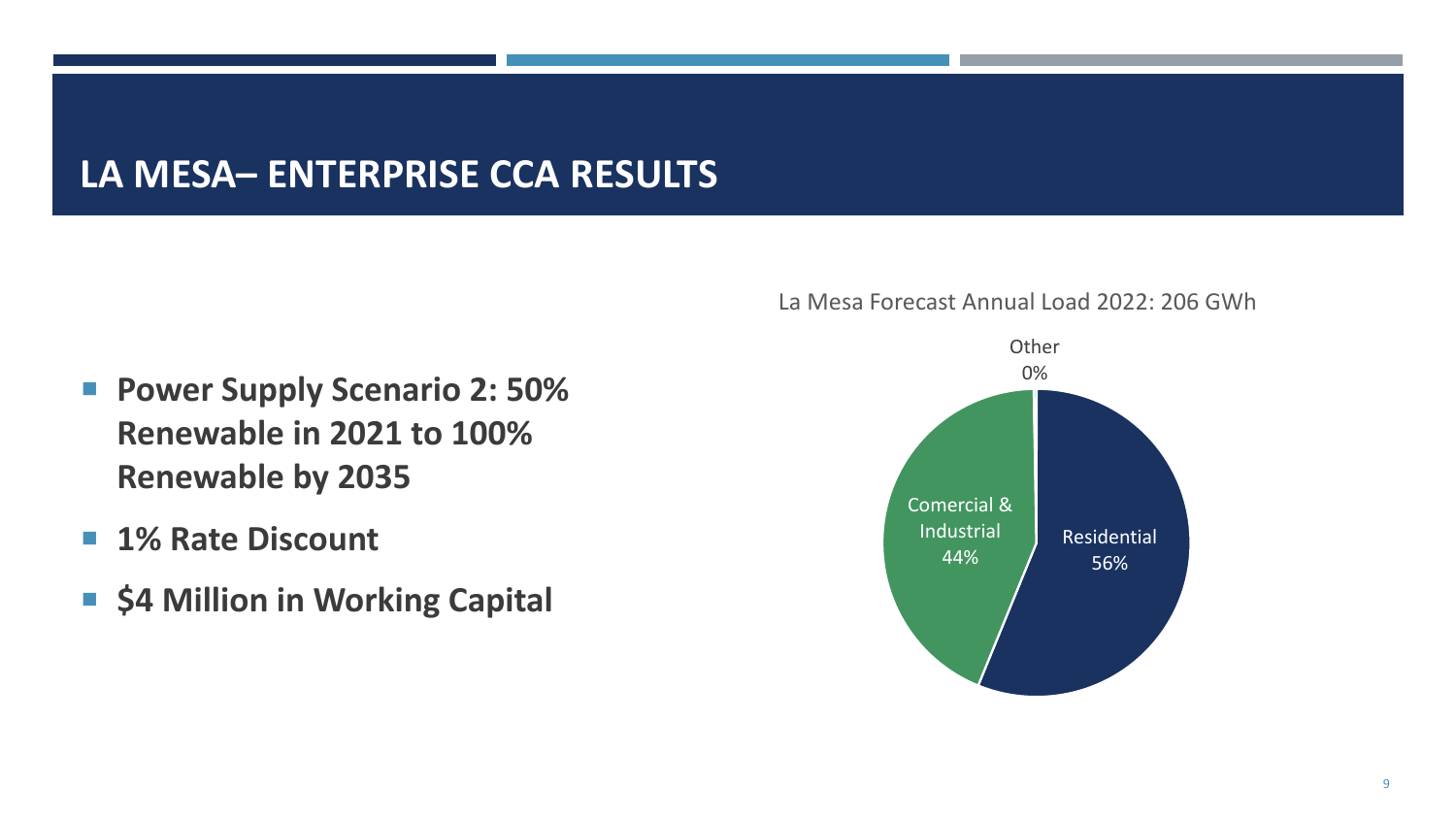#### **1. Enterprise / City Only CCA – Go It Alone**

| Ultimate control                          | Need start-up cash $(S1M)$                                                   |
|-------------------------------------------|------------------------------------------------------------------------------|
| No JPA required                           | Fewer General Fund Protections than JPA                                      |
| Local economic development potential      | 2022 launch - sooner not likely                                              |
| Can expand later, including CCA+JPA model | City lacks expertise (3-5 FTE plus consultants required)                     |
|                                           | Start-up: \$600K-\$800K each city<br>Operating Reserves: \$4M operating cash |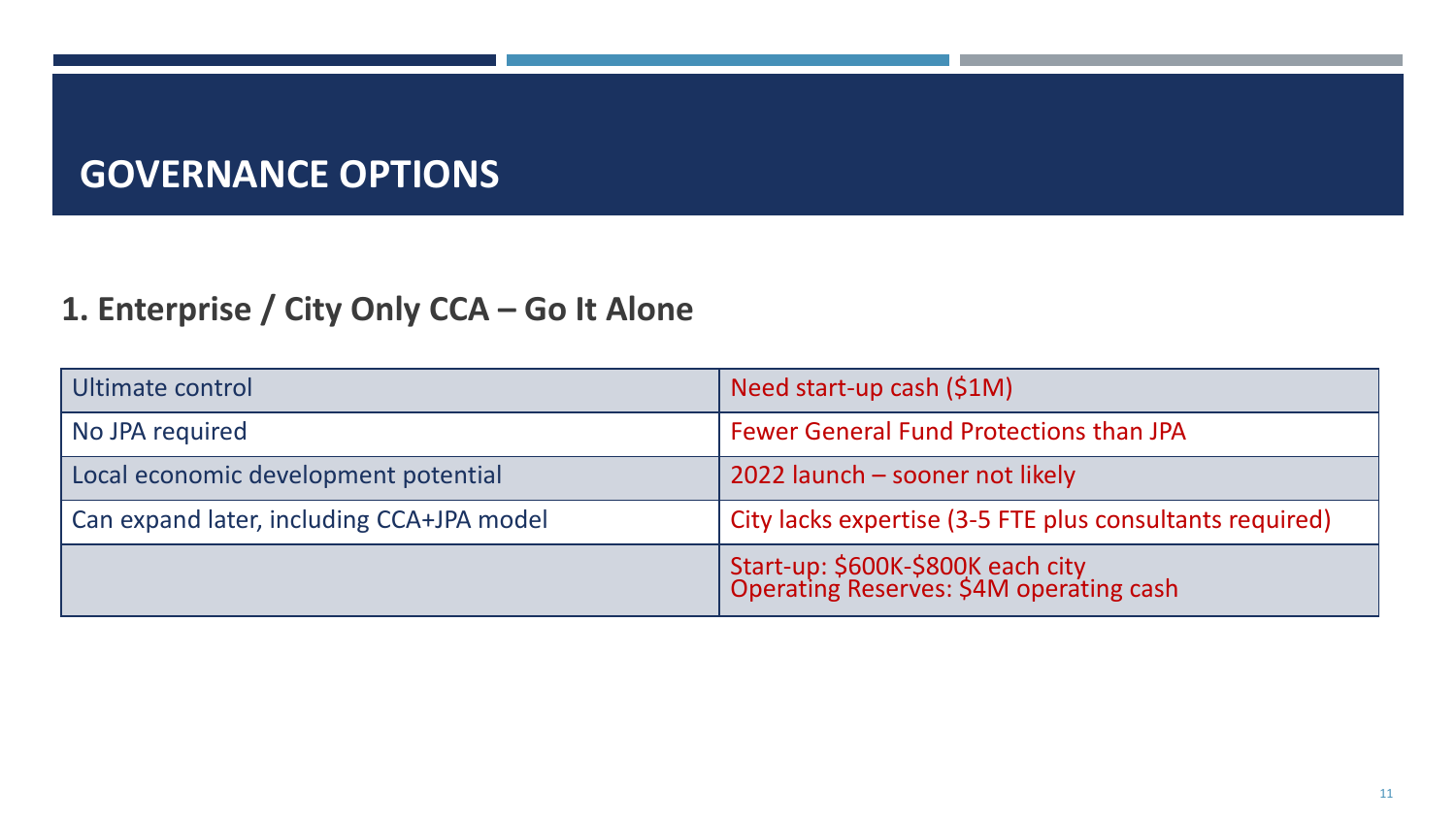#### **2. Partner CCA**

**(Chula Vista, La Mesa, Santee)**

| Larger entity, lower overhead                                                                                                  | Possible there might be some loss of control, common<br>rates, programs                    |
|--------------------------------------------------------------------------------------------------------------------------------|--------------------------------------------------------------------------------------------|
| JPA is separate legal entity; 2022 launch                                                                                      | Need to negotiate JPA now to be part of a 2021 launch<br>Otherwise 2022 launch more likely |
| Limited City staff (1 FTE)                                                                                                     | Start-up: \$600K-\$800K shared costs<br>Operating Reserves: \$12M operating cash           |
| Similar policies and goals across Partners such as CAPs,<br>100% renewable energy by 2035. Proven ability to work<br>together. |                                                                                            |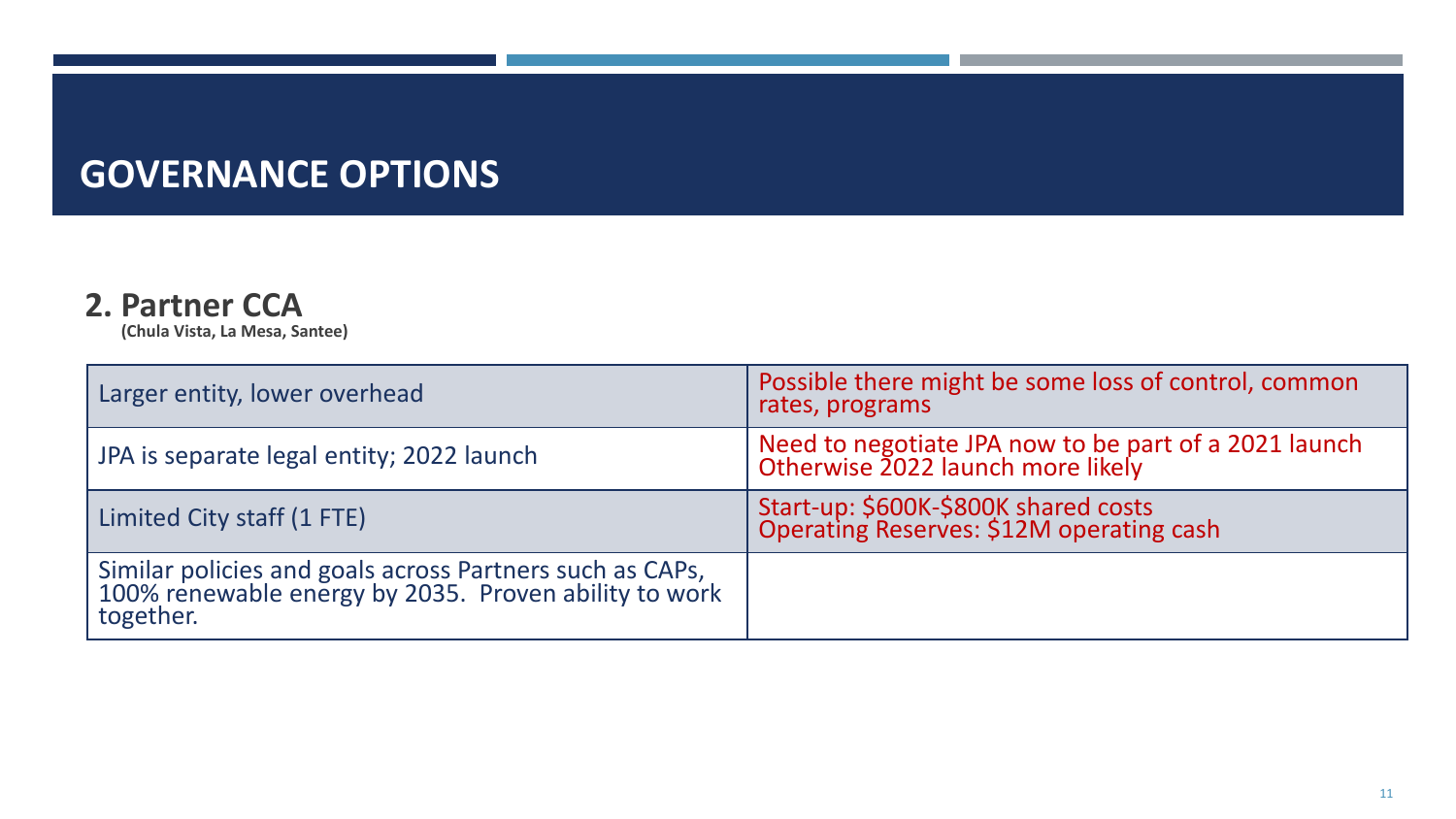#### **3. Regional CCA JPA -** partner with City of San Diego on JPA, Possibly Others

**(San Diego County, Encinitas, Solana Beach, Del Mar, Carlsbad, Oceanside)**

| Larger entity, lower overhead             | Possible loss of control, common rates, programs       |
|-------------------------------------------|--------------------------------------------------------|
| JPA is separate legal entity; 2021 launch | Need to negotiate JPA now to be part of a 2021 launch. |
| Limited City staff (1 FTE)                |                                                        |
| No start-up or operating cash needed      |                                                        |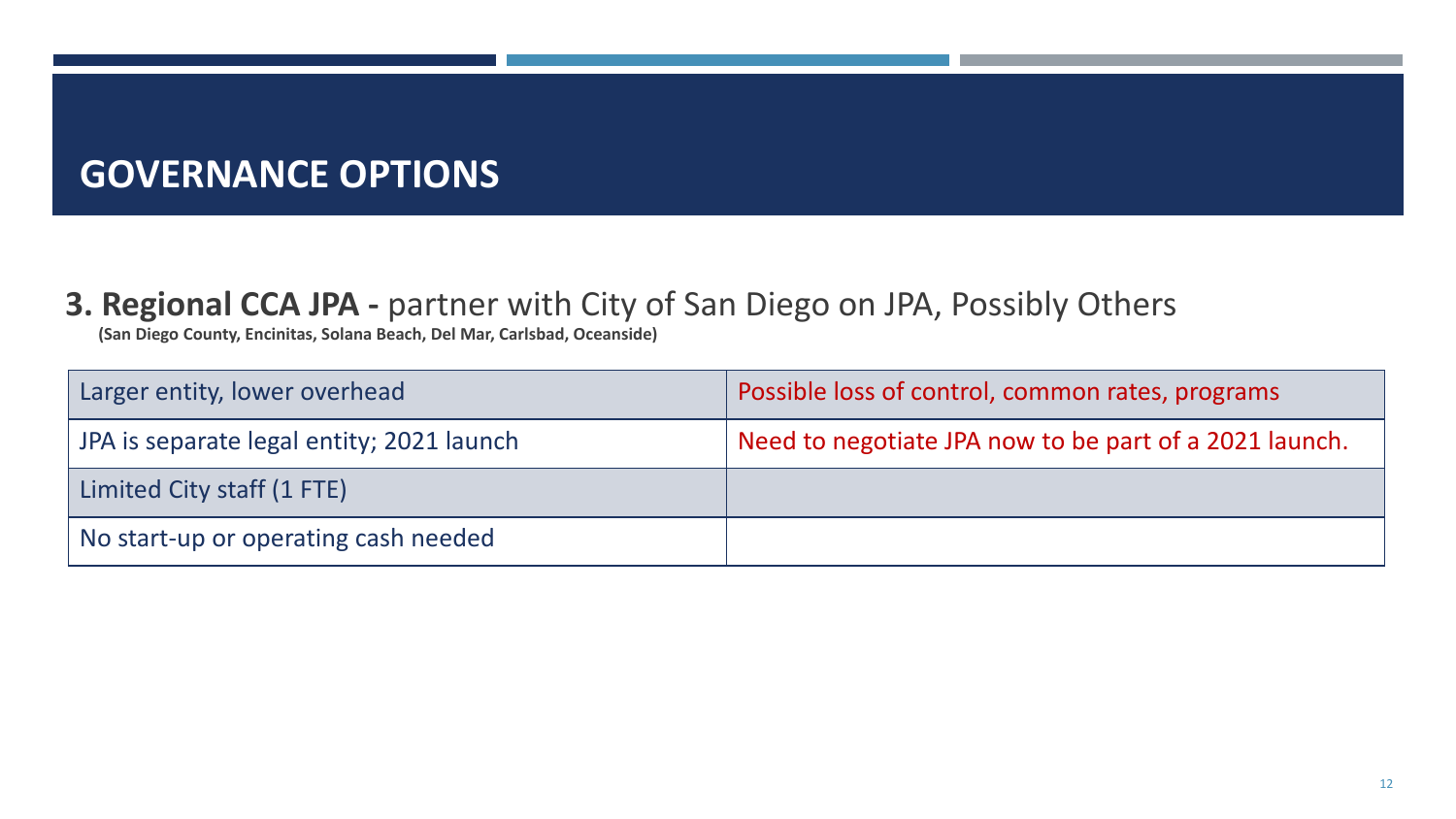#### **4. Enterprise/Hybrid JPA**

**(Could include a number of partners: Cal Choice**

| Local Control retained for each individual CCA in rates,<br>power supply | Need start-up cash                                         |
|--------------------------------------------------------------------------|------------------------------------------------------------|
| JPA handles administration, less burdensome on City<br>staff             | <b>Fewer General Fund Protections than traditional JPA</b> |
|                                                                          | 2022 launch - sooner not likely                            |
|                                                                          | Need operating cash                                        |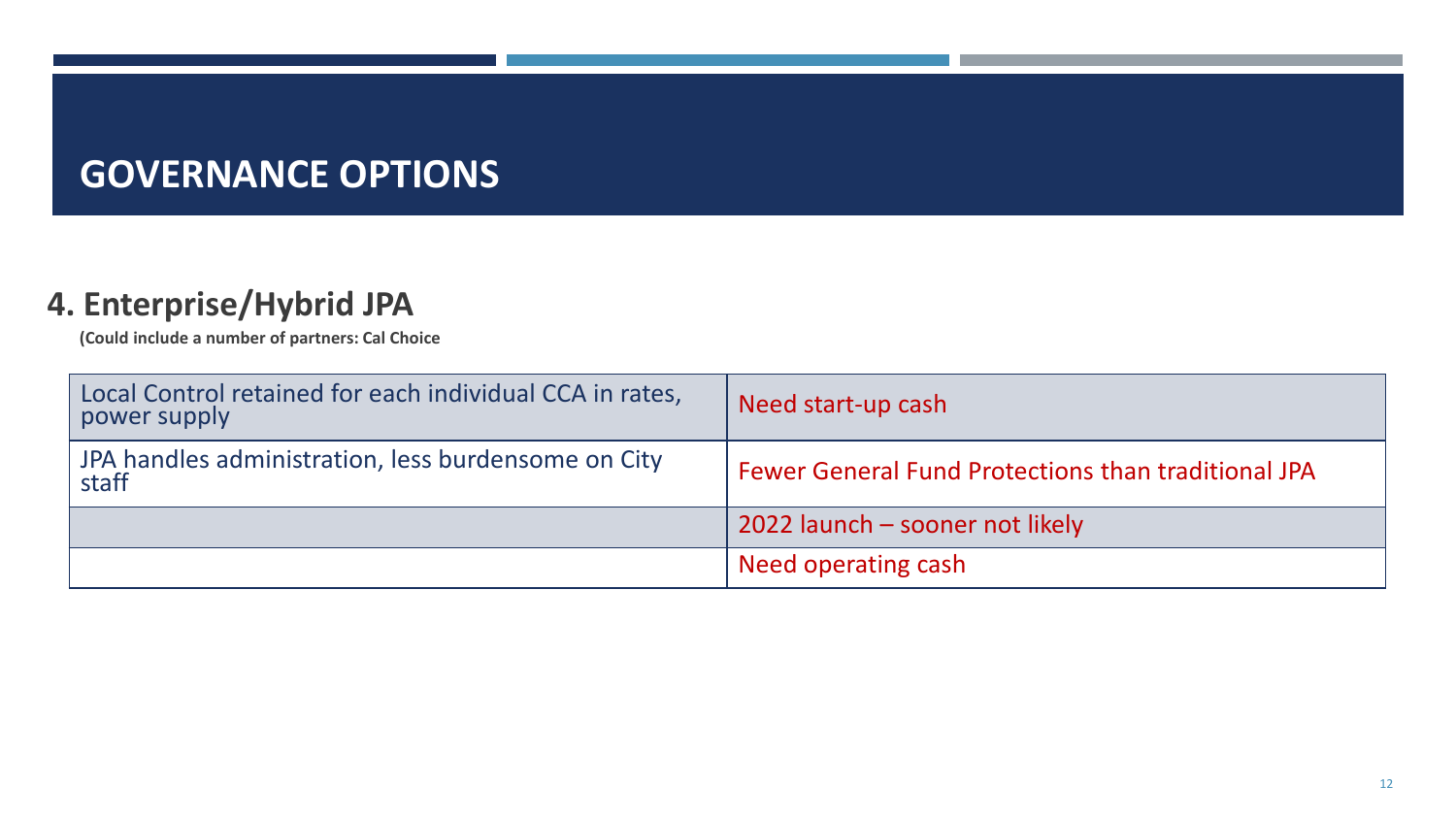# **GOVERNANCE OPTIONS (CONT'D)**

#### **5. Join Existing JPA**

- SEA
- Complications with joining JPA outside of SDG&E territory (Clean Power Authority of Southern California, Others)
- No response to recent RFI